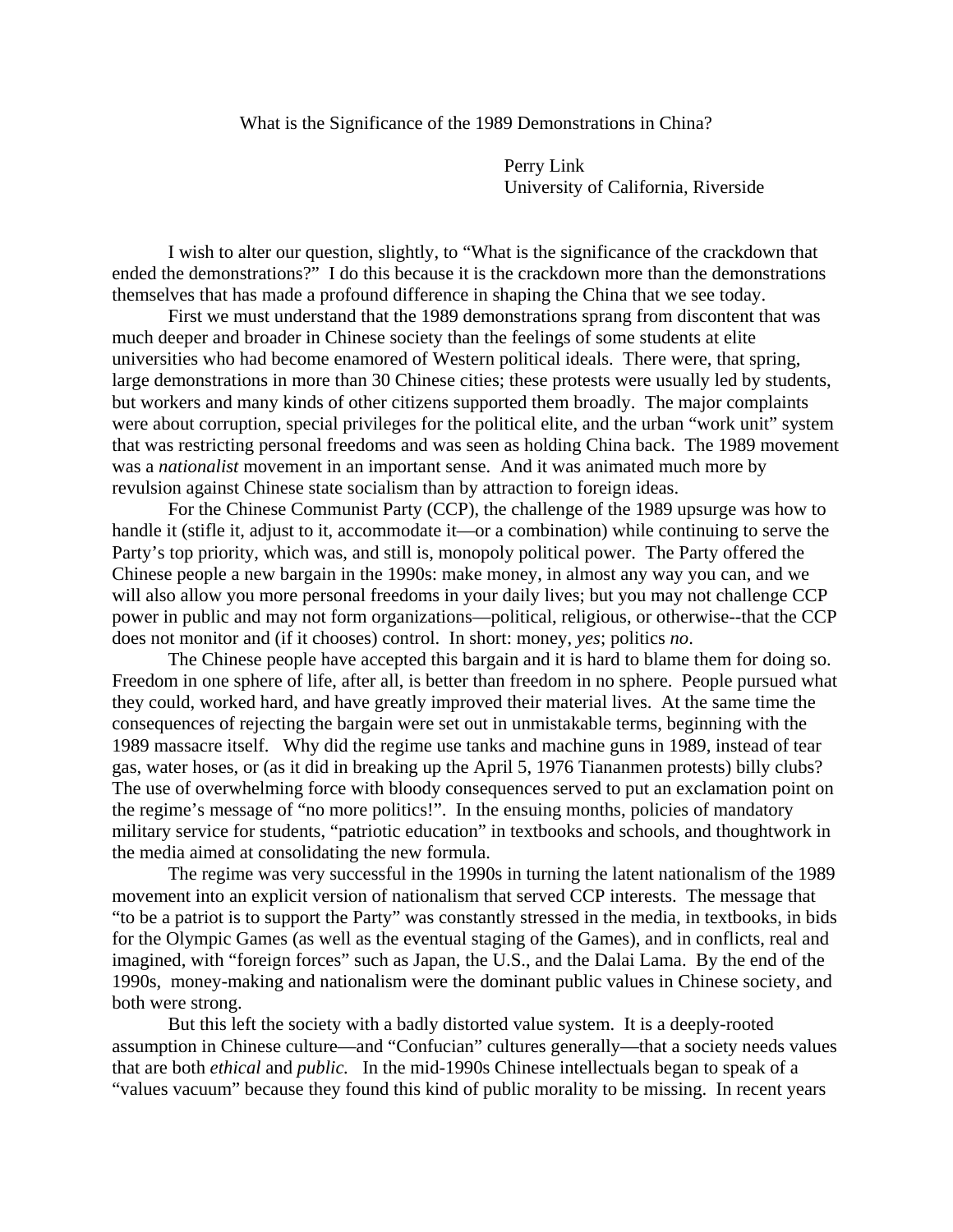Chinese popular fiction has made clear a strong appetite among the public for characters who as if in contradiction to the society that readers live in—are honest, sincere, decent, and ready to do what is right even if it is not in their material self-interest. During the same years China has seen revivals of religion—Christianity, Buddhism, Islam, Taoism, and others—but the project of letting religions lead the way to shared public values has been frustrated by CCP repression, which happens any time a religious organization is seen to be wandering outside Party control. Chinese people continue today with their frustrating search for public ethical values, and personal insecurity remains a problem among people at many levels of society. These problems must be viewed as important long-term consequences of the 1989 repression.

 The generation of people now in their teens and twenties comprise an important special case. This generation has grown up with the "money, yes; politics, no" bargain, and many have internalized the formula so well that it seems to them simply odd—counterintuitive—to work for political ideals when one could be pursuing self-interest instead. (The focus on self in this generation is reinforced by the fact that almost all of them, at least in the cities, have grown up without siblings.) For them, allegiance to the Party is built on self-interest. It would be a mistake to view them as deeply committed to Party principles; they could veer in other directions in the future.

 Few among the young have very clear ideas about what happened in 1989 or much desire to dig deeply into the question. Their education has taught them that the events were only an "incident" caused by troublemakers and that "the Chinese people" long ago reached a "correct historical verdict" and have moved on. In this generation, the Party policy of distorting the record and inducing amnesia has largely succeeded.

 But among the middle and older generations, much remembering continues. The families of victims of course remember, and people like Ding Zilin, head of the Tiananmen Mothers group, have done courageous work to help these families "come out" with their painful memories. Many others—not themselves victims but direct or indirect witnesses—also continue to remember, if only privately. The June Fourth massacre remains a festering sore in Chinese political culture.

 Among those who certainly do remember are the top leaders themselves. Why else would early June be declared a nationwide "sensitive period" year after year? Why else would the regime dispatch a bevy of plainclothes police, during these sensitive periods, to accompany the 72-year-old Ding Zilin as she goes out to the market to buy vegetables? To "protect her", as they put it? Clearly not. The purpose is to protect themselves, the masters of the regime, from the power of the ideas that this elderly woman symbolizes. It is hard to imagine a clearer demonstration that memories of 1989 are alive in the minds of the men on top.

 For the past twenty years critics of the 1989 repression have been calling on the regime to "reverse the verdict" on it. This would mean, in essence, declaring that the Tiananmen demonstrations were a "patriotic" movement—not, as in the official formulation that has held for twenty years, "anti-Party and anti-socialist". It would also entail an admission that the military repression was a "mistake." So far the Party leaders have rebuffed demands for "verdict reversal", and it is likely for the foreseeable future that they will continue to rebuff them. For critics of the repression, the important issues are that truth should be acknowledged and justice should be done. Not so for the regime leaders. For them, the key question (always their key question) is whether "reversing the verdict" would add to or detract from the Party's grip on power. On the one hand, to admit to the truth and make amends with aggrieved parts of the